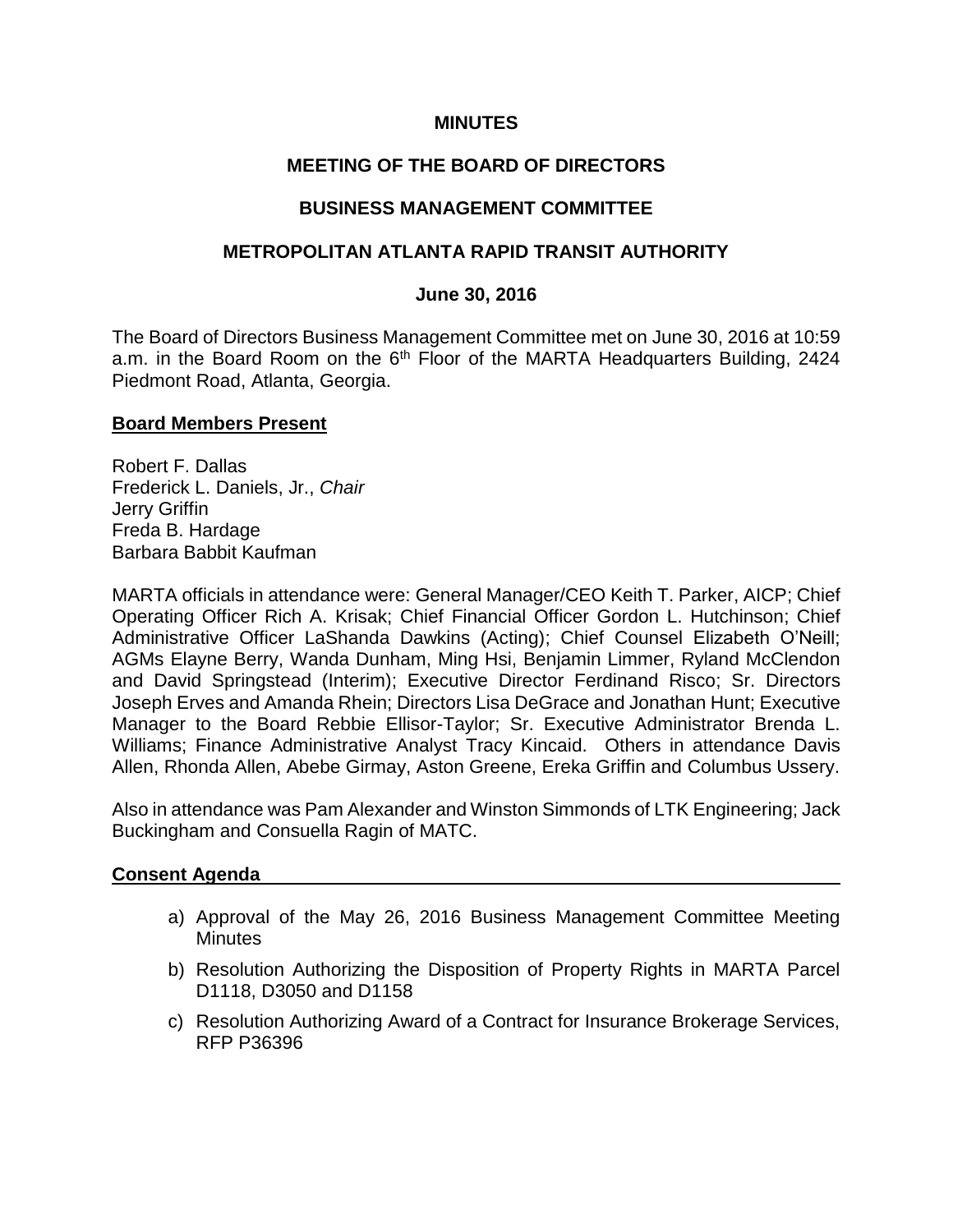On motion by Mrs. Kaufman seconded by Mr. Griffin, the Consent Agenda was unanimously approved by a vote of 5 to 0, with 5 members present.

### **Individual Agenda**

# **Resolution Authorizing Execution of a Master Easement Agreement with Google Fiber, Inc. for the Installation of the Google Fiber Network**

Ms. Rhein presented this resolution for Board of Directors approval authorizing the General Manager/CEO or his delegate to enter into a master easement agreement with Google Fiber, Inc. for the installation of fiber optic cable and conduit.

On motion by Mrs. Kaufman seconded by Mrs. Hardage, the resolution was unanimously approved by a vote of 5 to 0, with 5 members present.

### **Resolution for Award of Contract P36761 Mobile Command Vehicle**

Lt. Greene presented this resolution for Board of Directors approval authorizing the General Manager/CEO or his delegate to enter into a contract with LDV, Inc. for the procurement of a National Incident Management System (NIMS) Type I Mobile Command Vehicle (MCV) for the MARTA Police & Emergency Management Department.

\*\*\*\*\*\*\*\*

#### *Purpose – Mobile Command Vehicle (MCV)*

- Enhance and reestablish communication and coordination during emergency incidents and special events
- Align with Federal, State, and best practices for Emergency Management (NIMS)
- Show increased presence within MARTA Police's jurisdictions from a security perspective
- Maintain compliance with Department of Homeland Security (DHS) and Federal Emergency Management Agency (FEMA) standards

# *MCV in the Community*

- Professional Football Games
- Major Holidays
- Screen on the Green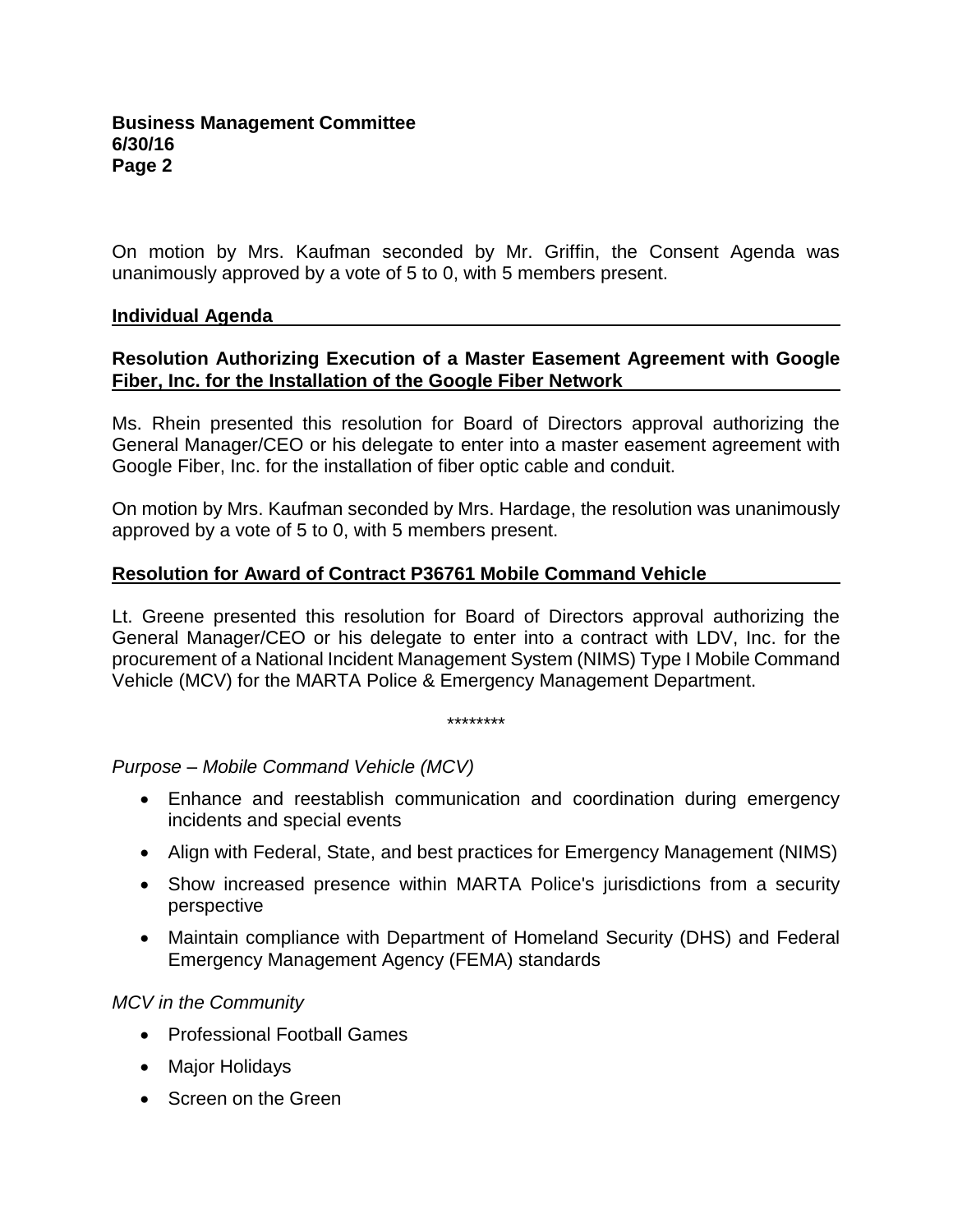### **Business Management Committee 6/30/16 Page 3**

- Dragon Con Parade
- Kids in Transit
- School Tours
- National Night Out
- Transit Tour
- Homeland Security Drills
- College Sporting Events

# *Operation Destination Disaster (D2)*

- The FTA and DHS require transit agencies of MARTA's size to conduct security exercises
- The MCV is the Command & Control Center for these exercises

# *Existing Condition: MCV (Bus)*

- Chassis
	- o 13 Years of age
	- o Non-Functional Command and Control Area
- Technology/Communications
	- o Outdated and slow
	- o Limited capacity
	- o Unsupported technology
	- o Interoperability limitations
- To meet mission requirements the current MCV platform is not suitable for reconfiguration or upgrades

# *Proposed Replacement MCV*

- Functionally and technologically suited (Mission Compatible)
- Modern command & control communications platform
- New chassis allowing for maximum amount of equipment
- Ergonomic design meets MPD's mission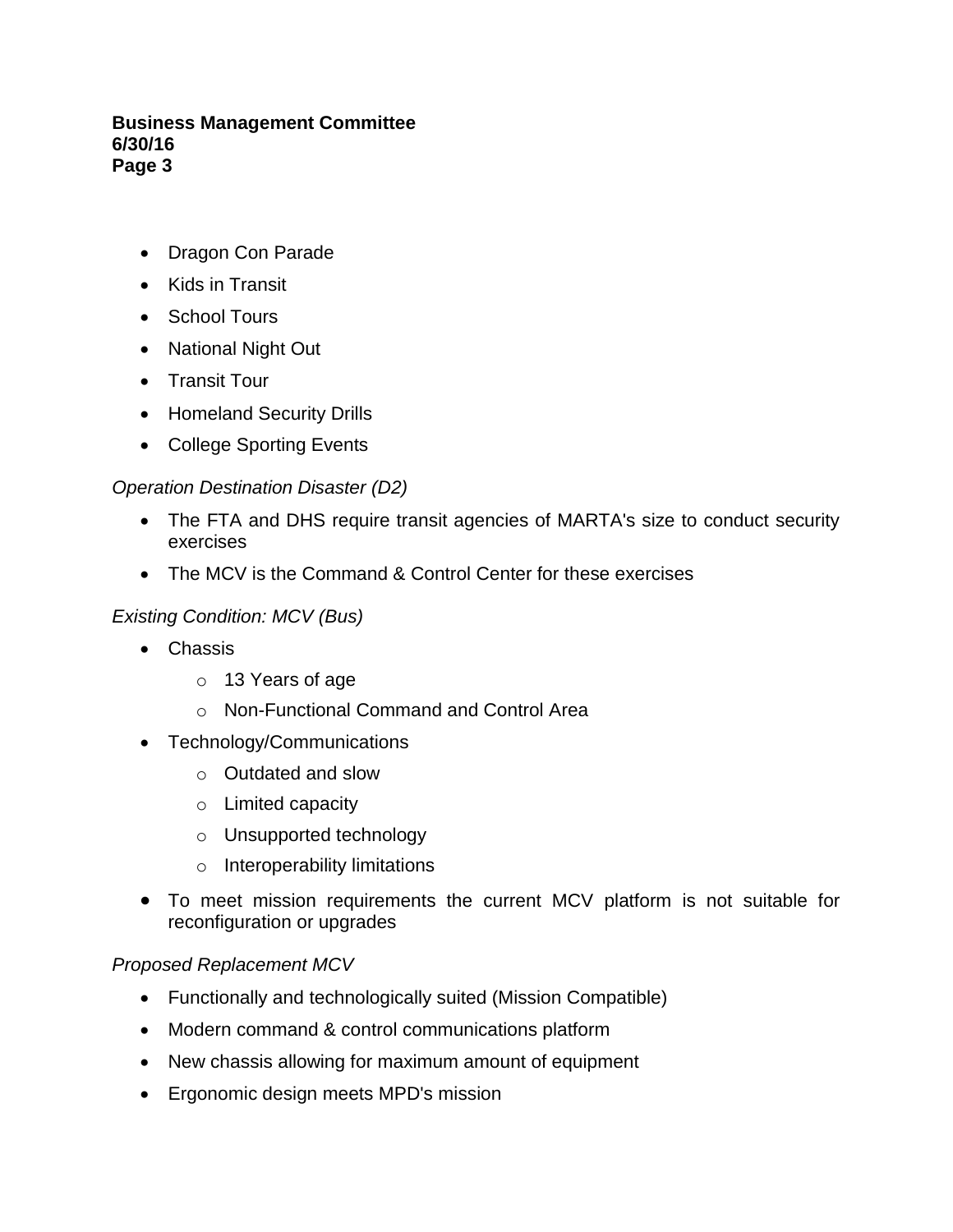### **Business Management Committee 6/30/16 Page 4**

- Communication infrastructure design limits obsolescence
- Integrated communications systems and equipment
- Technology easily managed
- Shorter than originally proposed

# *Conceptual Workstation Area*

- Increased workspace capacity
- Slide-outs expand for seating and clear passage
- Easily monitor CCTVs and vehicle perimeter
- Coordinate activities and complete administrative tasks
- On-board technology will:
	- o Enhance communication capabilities
	- $\circ$  Send and receive audio, text and encrypted data
	- o Send and receive video data via satellite and wireless systems

\*\*\*\*\*\*\*\*

On motion by Mrs. Kaufman seconded by Mrs. Hardage, the resolution was unanimously approved by a vote of 5 to 0, with 5 members present.

#### **Briefing – Incidental Uses at Five Points Station**

Ms. Rhein briefed the Committee on the proposed projects for incidental uses at Five Points Station.

#### *Incidental Use*

- Use of real property and equipment for limited non-transit use compatible with the approved purpose of the project – must not interfere with intended public transportation uses
- Examples include:
	- $\circ$  Leasing of space at fair market value  $-3$  year lease for use of excess parking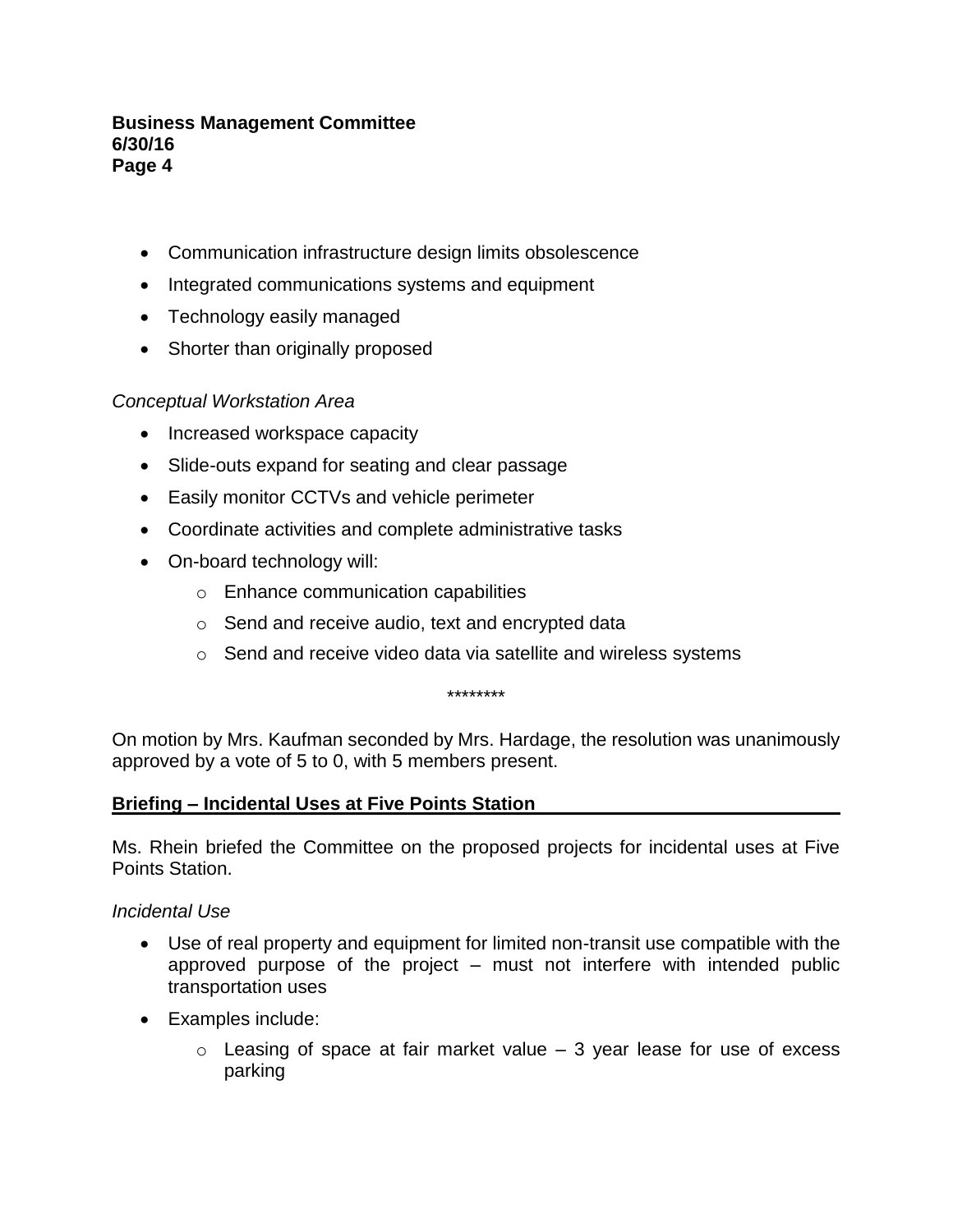$\circ$  Use agreements/contracts that may not require compensation  $-1$ -3 day special events

# *Incidental Use at Five Points Station*

- CAP/ADID's MARTA Makeover Project identified immediate-, short-, and longterm placemaking and tactical urbanism projects to transform the appearance of and experience at Five Points Station
- Projects will build goodwill with the community, activate an underutilized area of the station and enhance system ridership

# *Proposed Projects*

- Mini Pitch Soccer Field
	- o Sponsor: Soccer in the Streets non-profit organization created in 1989 to empower underserved youth through soccer, character development, mentoring and employment programs
	- o Improvement: Synthetic turf 66-foot by 99-foot field and container
	- o Proposed Use: Daily from 10:00 am to 10:00 pm
	- o Audience: Youth and adults in league, field will be part of APS middle school soccer league with 500 weekly participants
	- o Term: 3-years at \$1,000/year
	- o Soccer in the Streets is Atlanta United FC community partner
- Community Garden
	- o Sponsor: Central Atlanta Progress (CAP) a private nonprofit community development organization and the Atlanta Downtown Improvement District (ADID) - a public-private partnership that strives to create a livable environment for Downtown
	- o Improvement: Four (4) 20 gallon galvanized stock tanks to serve as the planter containers, tool cabinet, 8 rainwater barrels
	- o Proposed Use: 7:00 am to 8:00 pm Monday through Friday and 9:00 am to 6:00 pm Saturday and Sunday
	- o Audience: community gardeners will be required to register with the CAP/ADID to gain entry to the garden plaza
	- o Term: 1-year pilot program at no cost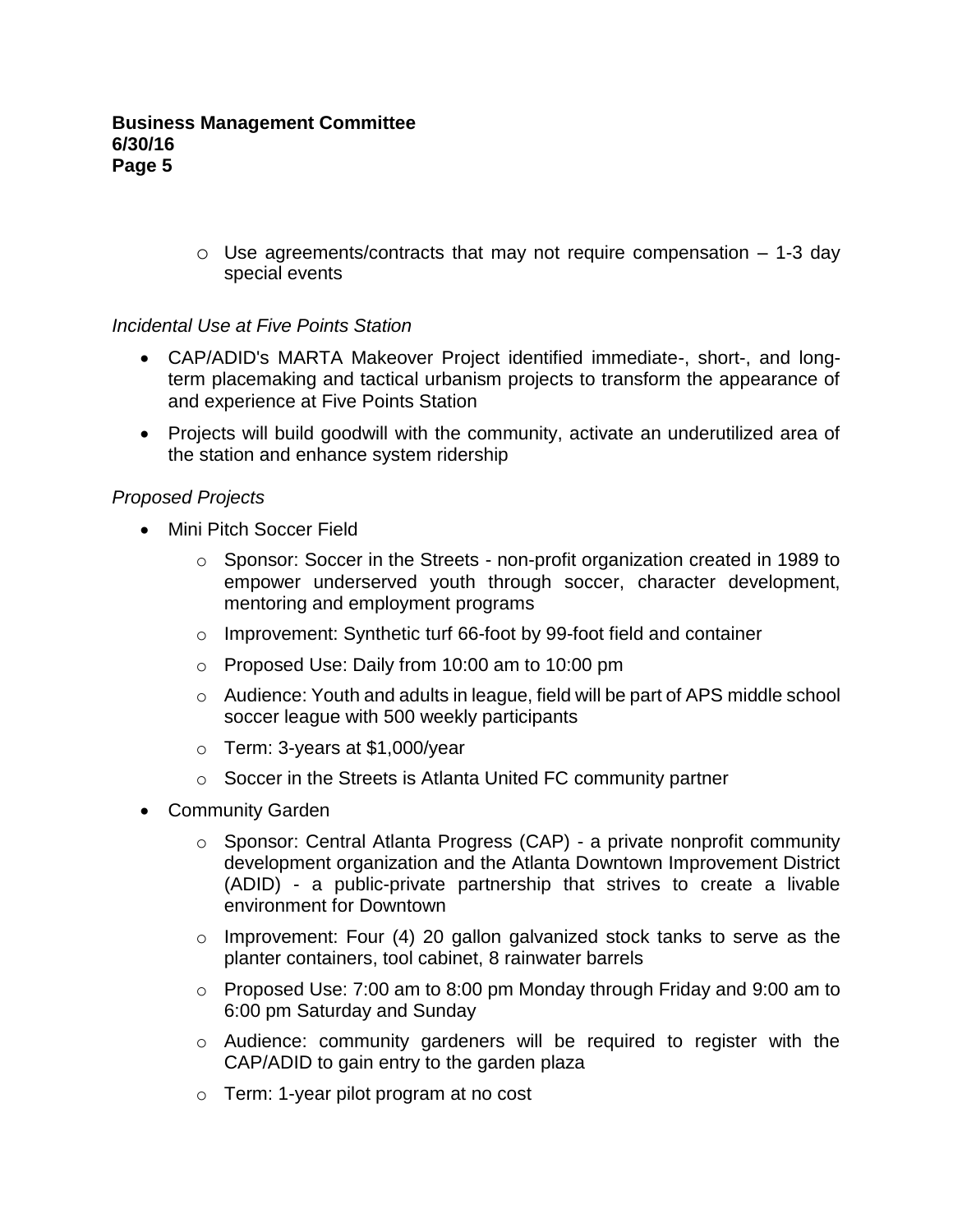### **Business Management Committee 6/30/16 Page 6**

# *Next Steps*

- License Agreements drafted
- FTA concurrence requested May 13, 2016
- Implementation to occur this summer pending FTA approval
- Mini Pitch official launch in October with Atlanta United FC

Mr. Parker said MARTA is very excited about this opportunity. The Authority maintains control of the projects, and will ensure that the transit component remains primary.

Mrs. Hardage said she saw this concept in Denver – it has been very well received by the community there.

# **Briefing – FY2016 April Budget Variance Analysis and Performance Indicators**

Mr. Hutchinson briefed the Committee on the FY2016 April Budget Variance Analysis and select Performance Indicators.

- For the month of April, Revenues exceeded Expenditures resulting in a surplus of \$4.9M, \$2.9M better than budget
- On an aggregate basis for tax receipts, MARTA is positive; although sales tax continues to lag
- Passenger Revenue continues to lag against budget
- Year-to-Date (YTD) MARTA experienced a 10-month surplus due to lower than budget expenditures, resulting in a \$35.7M surplus – \$19.8M better than budget
- Sales Tax aggregate is \$10.3M off the budget, primarily due to the lag in sales tax receipts; Sales Tax and Ad Valorem is expected to strengthen in May
- Capital Charges were negative \$.5M
- MARTA expects to close the fiscal year positive
- Sales Tax Subsidy is 37.5% required to fund operations, which is very good
- Over the fiscal year, MARTA was positive (Revenues exceeded Expenditures) every month with the exception of one
- Gross Labor is better than prior year
- Combined Ridership has shown weakness for the fifth month in a row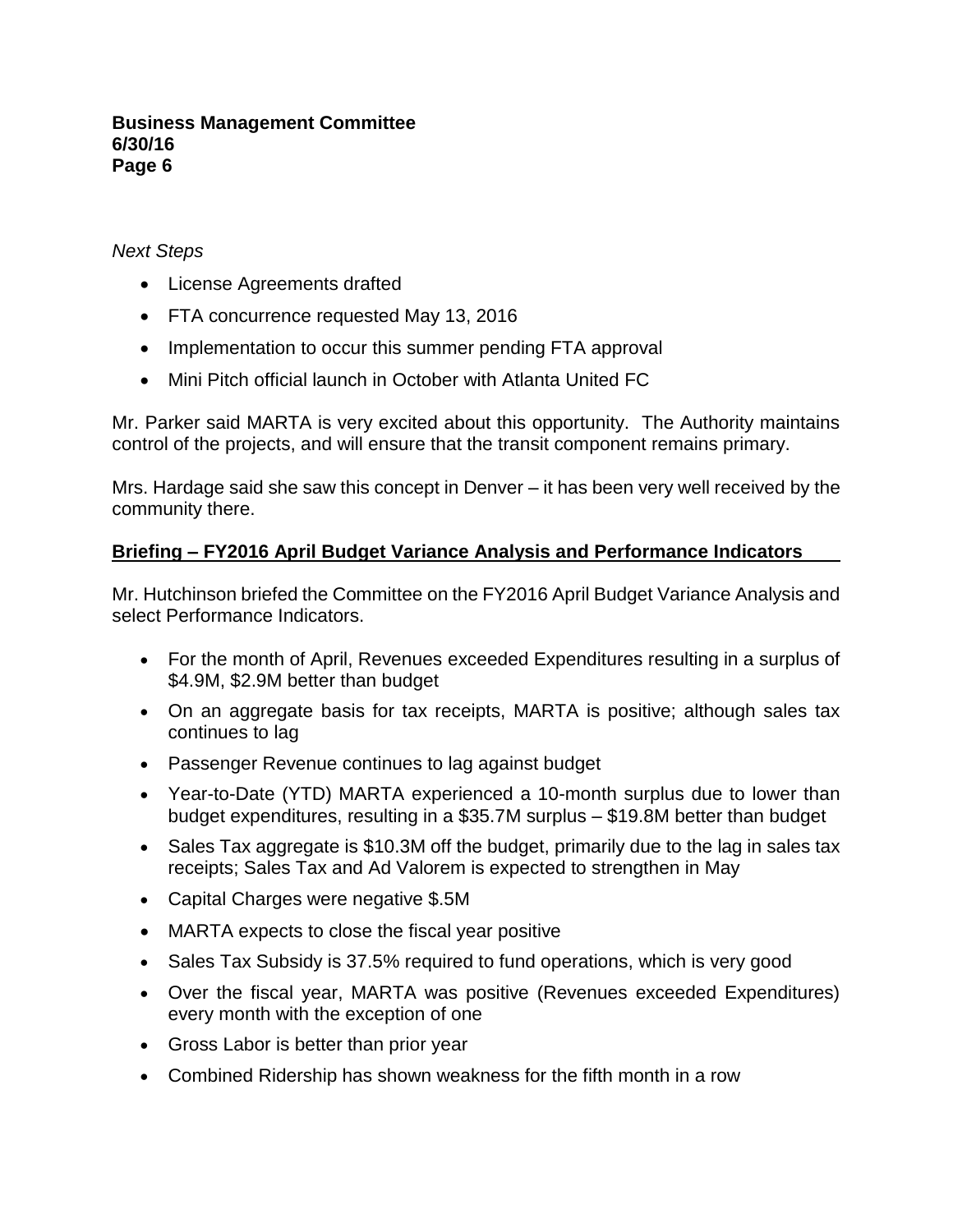Mr. Daniels asked if MARTA has discussed the lag in Sales Tax receipts with the Tax Commissioner.

Mr. Hutchinson said staff confirmed that MARTA is receiving what is due. The Authority is seeing some strengthening in Ad Valorem due to car sales, but the Authority was overly optimistic with its Sales Tax expectations.

Mr. Daniels asked what is the weakness in Combined Ridership attributable to.

Mr. Hutchinson said it is the combined result of low fuel prices and dips in On-Time Performance (OTP); additionally, there were less special events in the service area this year.

Mr. Parker added that Ridership is down nationally. Rail Ridership has held up, but Bus Ridership is significantly down.

Mr. Daniels asked how far is MARTA from the Comprehensive Operations Analysis (COA) implementation.

Mr. Parker said MARTA is in a bit of a holding pattern until the November elections, but there will be some enactments this fiscal year.

Mr. Dallas asked why was the prior year OTP so much better than the current year.

Mr. Krisak said last year Operations was fully staffed – the same people operated the same routes every day. Last year was a very good year, but MARTA is not too far from target currently.

\*\*\*\*\*\*\*\*

On motion by Mrs. Hardage seconded by Mr. Dallas, the Committee unanimously agreed to go into Executive Session at 11:41 a.m. to discuss a real estate matter.

On motion by Mr. Griffin seconded Mrs. Hardage, the Committee unanimously agreed to adjourn the Executive Session at 12:09 p.m.

\*\*\*\*\*\*\*\*